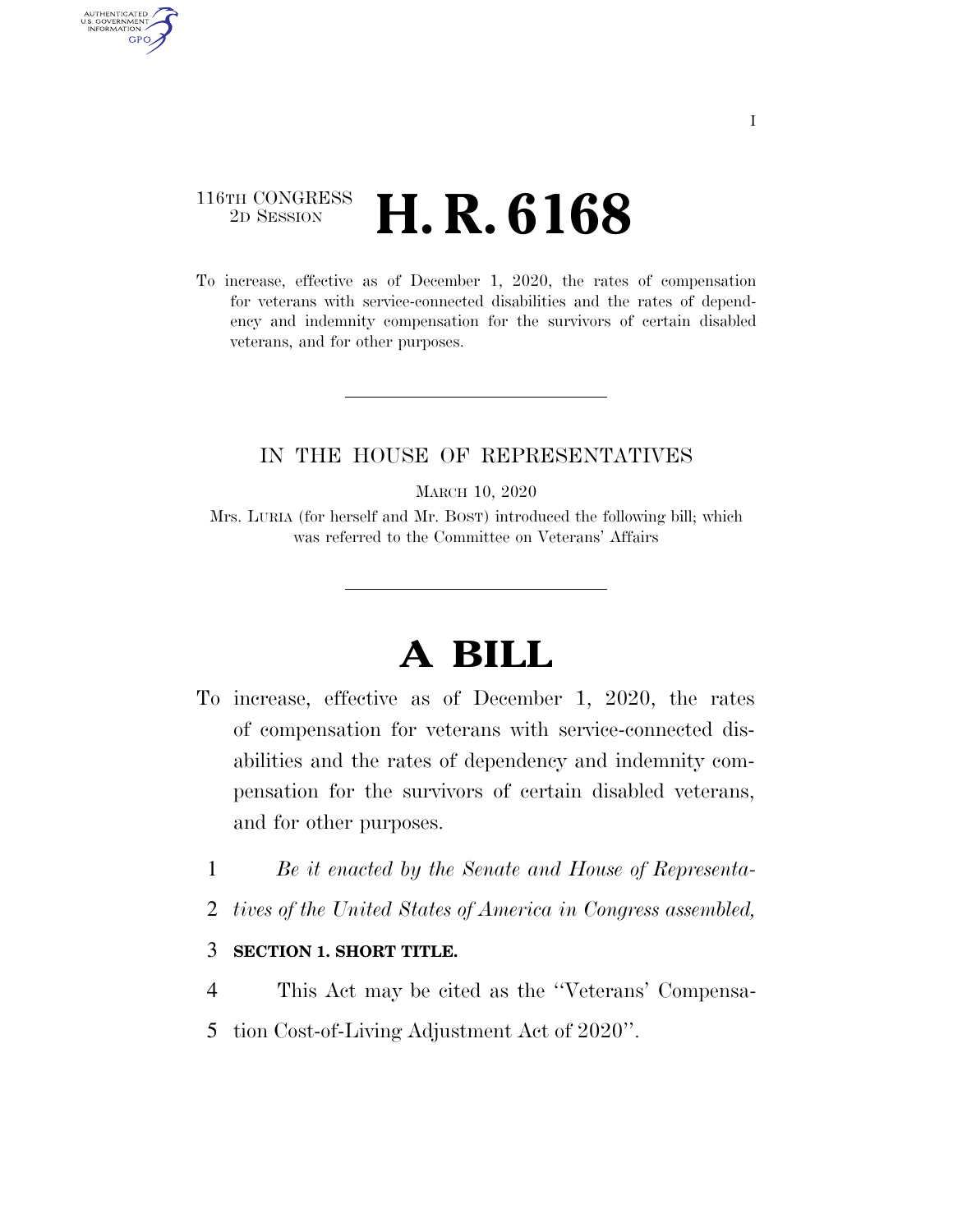## **SEC. 2. INCREASE IN RATES OF DISABILITY COMPENSA- TION AND DEPENDENCY AND INDEMNITY COMPENSATION.**

 (a) RATE ADJUSTMENT.—Effective on December 1, 2020, the Secretary of Veterans Affairs shall increase, in accordance with subsection (c), the dollar amounts in ef- fect on November 30, 2020, for the payment of disability compensation and dependency and indemnity compensa-tion under the provisions specified in subsection (b).

 (b) AMOUNTS TO BE INCREASED.—The dollar amounts to be increased pursuant to subsection (a) are the following:

 (1) WARTIME DISABILITY COMPENSATION.— Each of the dollar amounts under section 1114 of title 38, United States Code.

 (2) ADDITIONAL COMPENSATION FOR DEPEND- ENTS.—Each of the dollar amounts under section 1115(1) of such title.

 (3) CLOTHING ALLOWANCE.—The dollar amount under section 1162 of such title.

 (4) DEPENDENCY AND INDEMNITY COMPENSA- TION TO SURVIVING SPOUSE.—Each of the dollar amounts under subsections (a) through (d) of sec-24 tion 1311 of such title.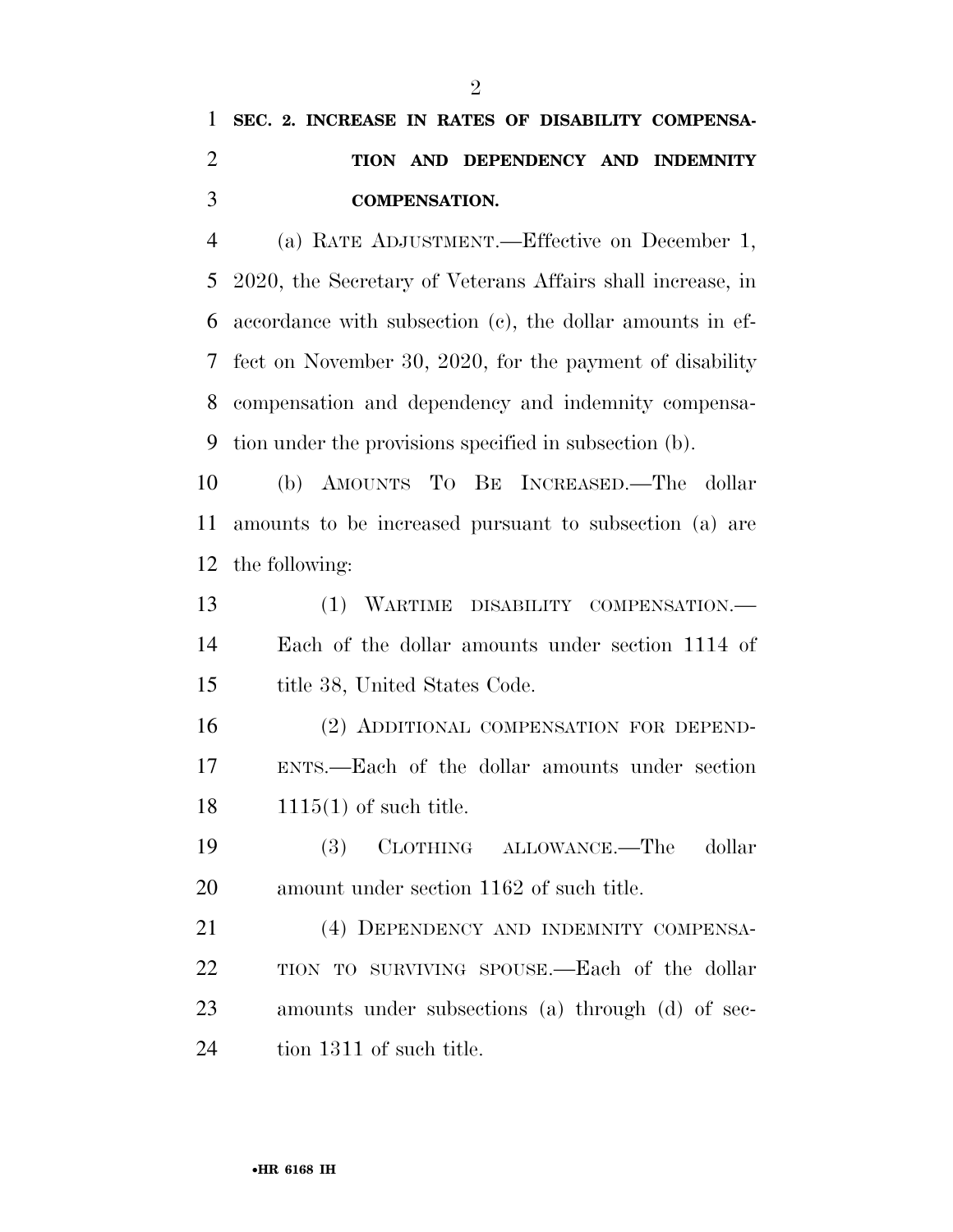(5) DEPENDENCY AND INDEMNITY COMPENSA- TION TO CHILDREN.—Each of the dollar amounts under sections 1313(a) and 1314 of such title.

 (c) DETERMINATION OF INCREASE.—Each dollar amount described in subsection (b) shall be increased by the same percentage as the percentage by which benefit amounts payable under title II of the Social Security Act (42 U.S.C. 401 et seq.) are increased effective December 1, 2020, as a result of a determination under section 215(i) of such Act (42 U.S.C. 415(i)).

 (d) SPECIAL RULE.—The Secretary of Veterans Af- fairs may adjust administratively, consistent with the in- creases made under subsection (a), the rates of disability compensation payable to persons under section 10 of Pub- lic Law 85–857 (72 Stat. 1263) who have not received compensation under chapter 11 of title 38, United States Code.

#### **SEC. 3. PUBLICATION OF ADJUSTED RATES.**

 The Secretary of Veterans Affairs shall publish in the Federal Register the amounts specified in section 2(b), as increased under that section, not later than the date on 22 which the matters specified in section  $215(i)(2)(D)$  of the Social Security Act (42 U.S.C. 415(i)(2)(D)) are required